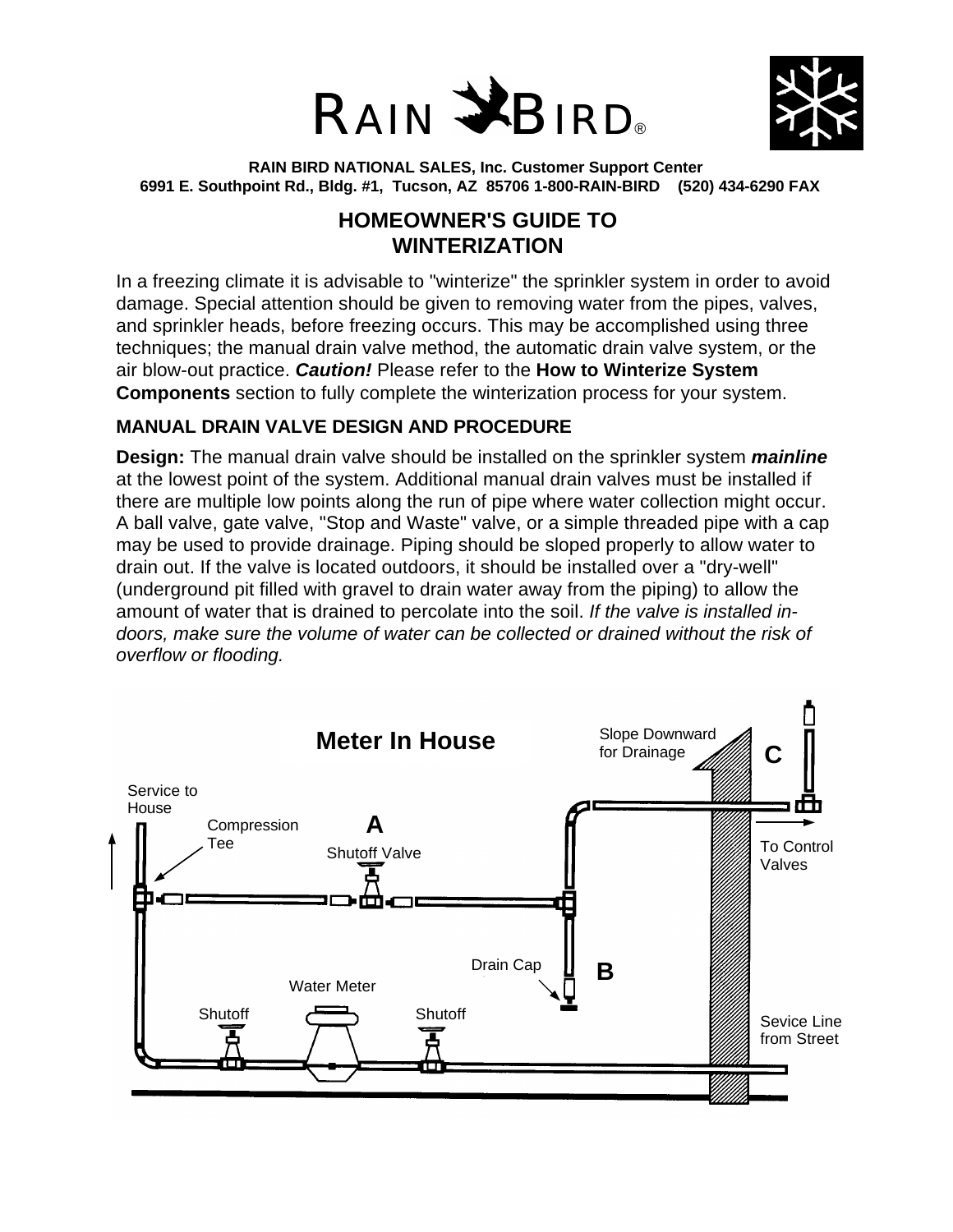**Procedure: Wear proper eye protection.** The manual drain valve or drain cap is pressurized at this time and could cause physical injury if opened before the pressure is first relieved. Please follow the steps below carefully .

- 1. Turn off the sprinkler system mainline shut off valve. ( A )
- 2. Open one of the sprinkler system control valves, either manually, or electrically from the timer, to relieve pressure on the sprinkler system mainline.
- **3.** *Slowly open* the manual drain valve. ( B )
- 4. Repeat this procedure for all manual drain valves on the sprinkler system mainline.
- **5.** *Caution!* Please refer to the **How to Winterize System Components** section to fully complete the winterization process for your system.

#### **AUTOMATIC DRAIN VALVE DESIGN AND PROCEDURE**

**Description:** Please refer to the Manual Drain Valve section for mainline winterization. *Caution! Do not install automatic drain valves on the sprinkler system mainline!* The automatic drain valve, model **16A-FDV,** is a spring loaded device which is installed on the sprinkler pipes or heads. It is a convenient and efficient product for removing water from the lateral pipe network running from the sprinkler system control valves to the heads. Automatic drains should be installed **after or downstream** of the sprinkler control valves. They are not designed or engineered for use on mainlines. The drain valve will open every time the system is shut off. This will drain all the water out of the pipe providing the valve is installed at the proper location, which is the low point on the line. When the system is pressurized, the water shuts the valve off by pressing against the sealing mechanism, allowing water to flow through the pipe and on to the sprinklers in proper fashion.



**Design:** Install automatic drain valves at the low points in the sprinkler lines. Generally speaking, one or two drains per line are adequate to do the job. The drain valves have either  $\sqrt[7]{2}$  or  $\sqrt[3]{4}$  male pipe threads. Use two or three wraps of PTFE tape around the threads to ensure a proper seal. Simply screw the drain valve into a threaded fitting positioned downward. If you have a soil condition which drains poorly, we suggest digging a small hole directly beneath the drain and filling it with clean gravel to assist drainage.

**Procedure:** Automatic drain valves remove water from the system every time it is shut off. No manual intervention should be required. Check for excessive puddling on the soil surface should one of the drains become stuck open during sprinkler operation.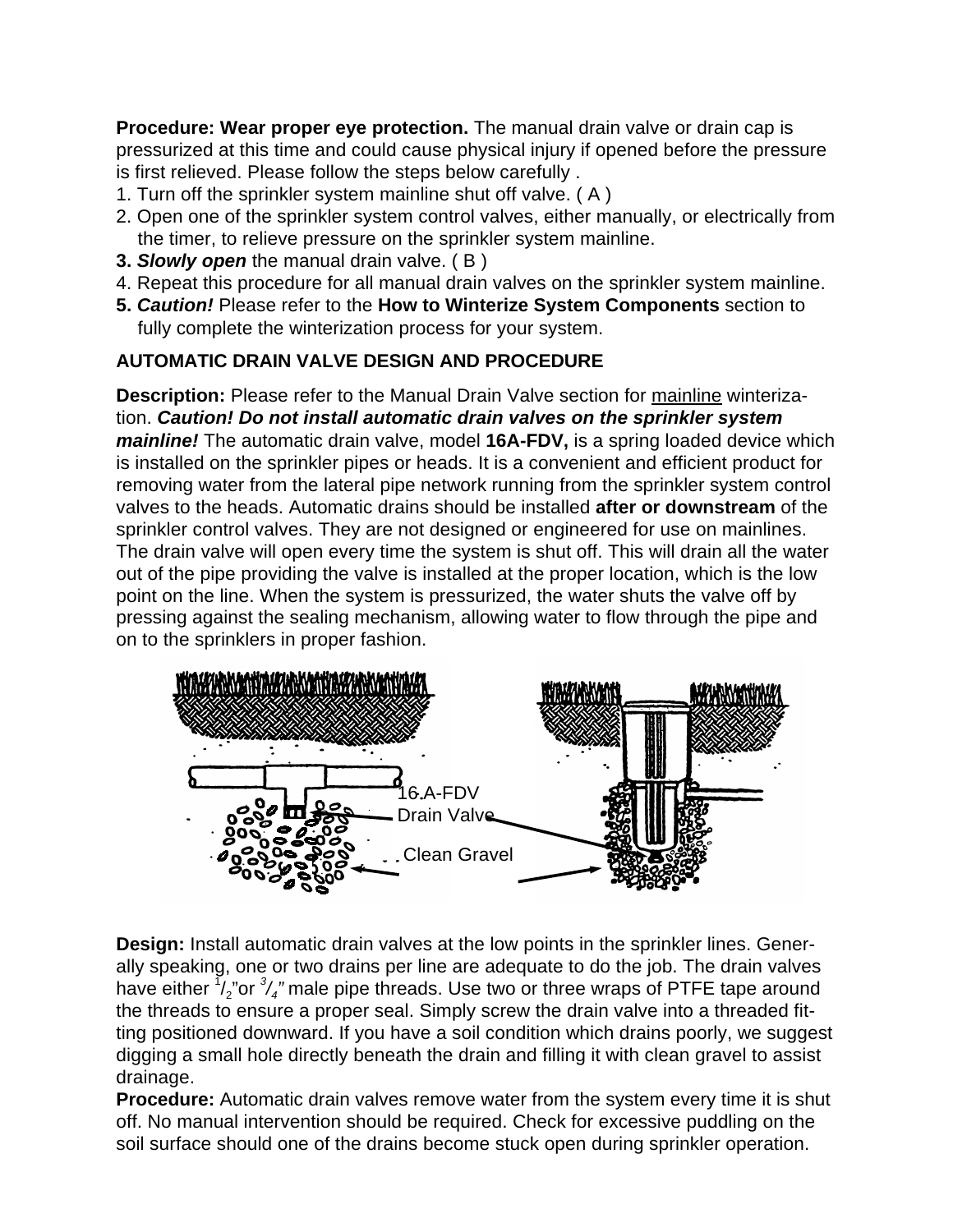#### **HOW TO BLOW WATER OUT OF THE LINES USING COMPRESSED AIR**

*CAUTION! WEAR PROPER EYE PROTECTION! Extreme care must be taken when blowing out the system to avoid excessive pressure which can damage valves or sprinkler pipe or cause physical injury due to flying debris. Do not stand over any irrigation components (pipes, sprinklers, and valves) during air blow out. Air pressure must not exceed 50 pounds per square inch (psi).* Local irrigation contractors usually offer this service for a reasonable fee which may also include start-up in the Spring. Depending on how extensive your system is and what type of equipment you have installed, you may want to choose a professional who is fully equipped to provide this service.

**Description:** Compressed air is used to force water through all of the irrigation system components including the mainline pipe, sprinkler control valves, lateral pipes, and out through the sprinkler heads. To obtain proper air volume, you will need to rent or buy a compressor capable of providing **10 to 25 cubic feet per minute (CFM) of air volume.** *Air pressure must not exceed 50 pounds per square inch (psi) during the blow -out procedure.* A pressure regulating valve must be used to avoid overpressurization of the system. Air volume should be high and air pressure low. This combination of high volume and low pressure will minimize the damage that can occur during the winterization process. It is very important to select the right air compressor for the job. Some small shop compressors (2 hp) may not be adequate to complete the winterization procedure properly.

If the appropriate air compressor is not available, please call an irrigation contractor. Do not try to use an air compressor with high pressure (120 psi) and low volume to evacuate water from the system. *It is not an acceptable practice to allow the compressor to fill the holding tank of the compressor and the closed mainline with high pressure air, hoping the surge of excess pressure will compensate for the lack of compressor size and blow the line clean upon opening the sprinkler control valve.* This is a dangerous practice that places very severe stresses on all of the components of the system. *Do not run the compressor without at least one sprinkler control valve open.* This lessens the chance that the system could overpressurize. It is a common misbelief that if the system can withstand 120 psi of water pressure, similar air pressure will not damage the system. This is not true! The viscosity of air is much lower than water, generating much higher stresses that can cause severe damage to the system.

**Design:** There should be a separate provision on the sprinkler system mainline for booking up the air hose (see item C in the diagram on the next page). This could be a quick connect fitting, a manual gate valve, a plugged "tee", or simply a capped pipe in the line. This adapter should be located as close to the water source as possible. Check with your air compressor manufacturer for the correct procedure and equipment to hook up to the sprinkler system.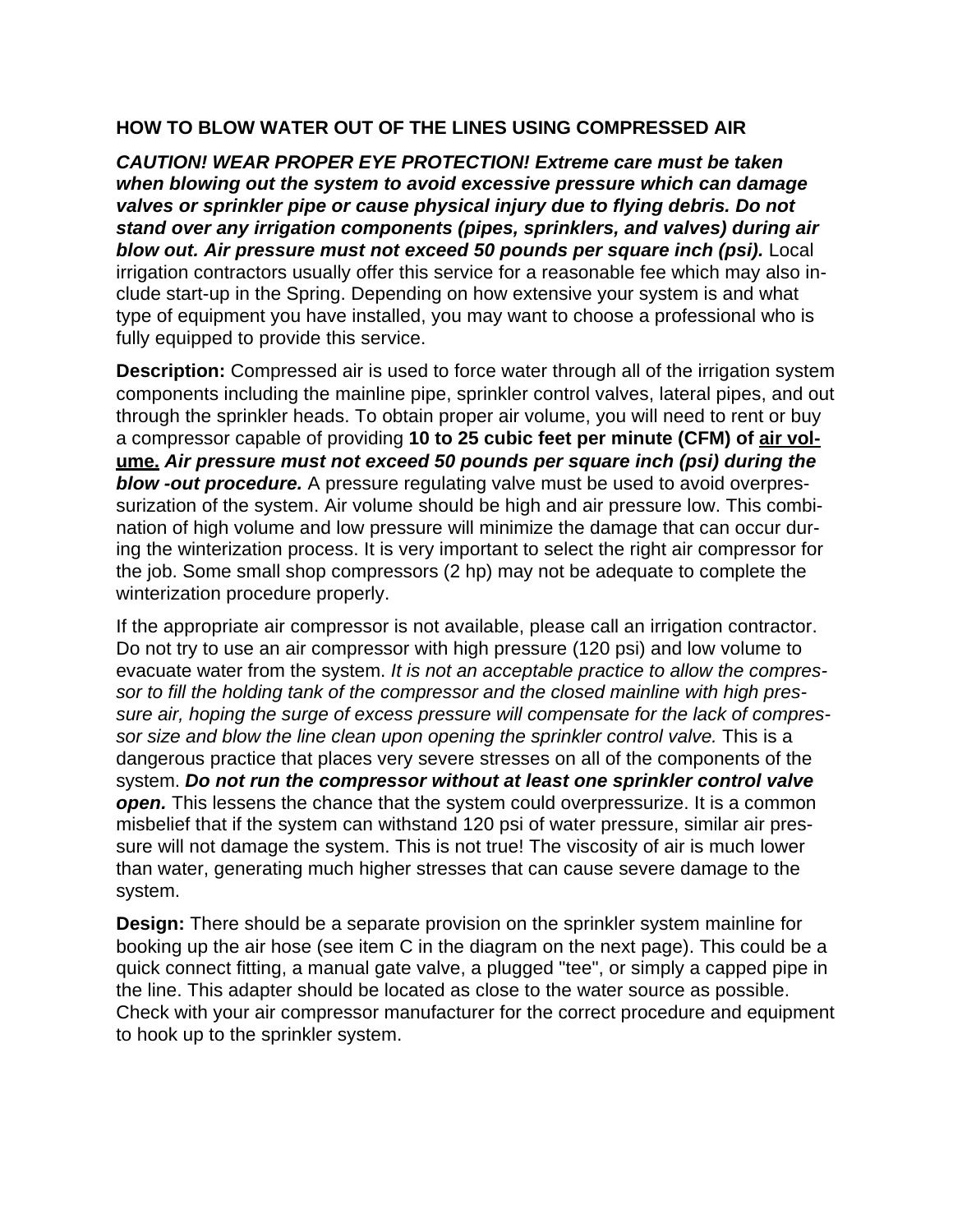

**Procedure:** *Wear Proper Eye Protection! Do not stand over any irrigation components (pipe, valves, or sprinklers) during air blow out. Do not run the air compressor without a sprinkler zone control valve being open first, from start up to compressor shut down. Air pressure must not exceed 50 pounds per square inch (psi).*

#### **Blow out procedure activating sprinkler control valves from the timer:**

- 1. Close mainline sprinkler shutoff valve. ( A )
- 2. Relieve the water pressure on the mainline by activating a circuit, or zone, from your timer. **Activate the circuit that is furthest from the air connection before introducing air into the piping.**
- 3. Attach the compressor hose to the blow out adapter. ( C )
- 4. Set the pressure regulating valve on the compressor to 50 psi.
- 5. Turn on the compressor. Gradually increase the flow of air until the sprinkler heads pop up. The amount of flow or volume required will be dependent upon the length of the pipe run and the number of heads.
- *6. Sustained heat from the compressed air may damage pipe and other components.* **Do not blow any circuit more than 2 minutes at a time.** Switch to another station, or zone, by advancing the timer to the next circuit. **Do not turn the timer off at any time during this operation until the compressor is first shut off.**
- 7. In order to ensure adequate drainage of lines, repeat the cycle two or more times, activating each zone from the timer, until nothing more than a fine mist appears from the heads. Many sprinklers that use plastic gears in their drive mechanisms also use water for lubrication and cooling. If a circuit is allowed to run with nothing but air for extended periods there is a significant risk of damaging the drive mechanism of the sprinkler.
- 8. After blowing out all the zones, leave one zone on while shutting down the compressor. Turn the compressor off at this time.
- 9. Unhook the compressor from the adapter to the sprinkler system mainline.
- 10. Turn the timer to "Off".
- *11. Caution!* Please refer to the **How to Winterize System Components** section to fully complete the winterization process for your system.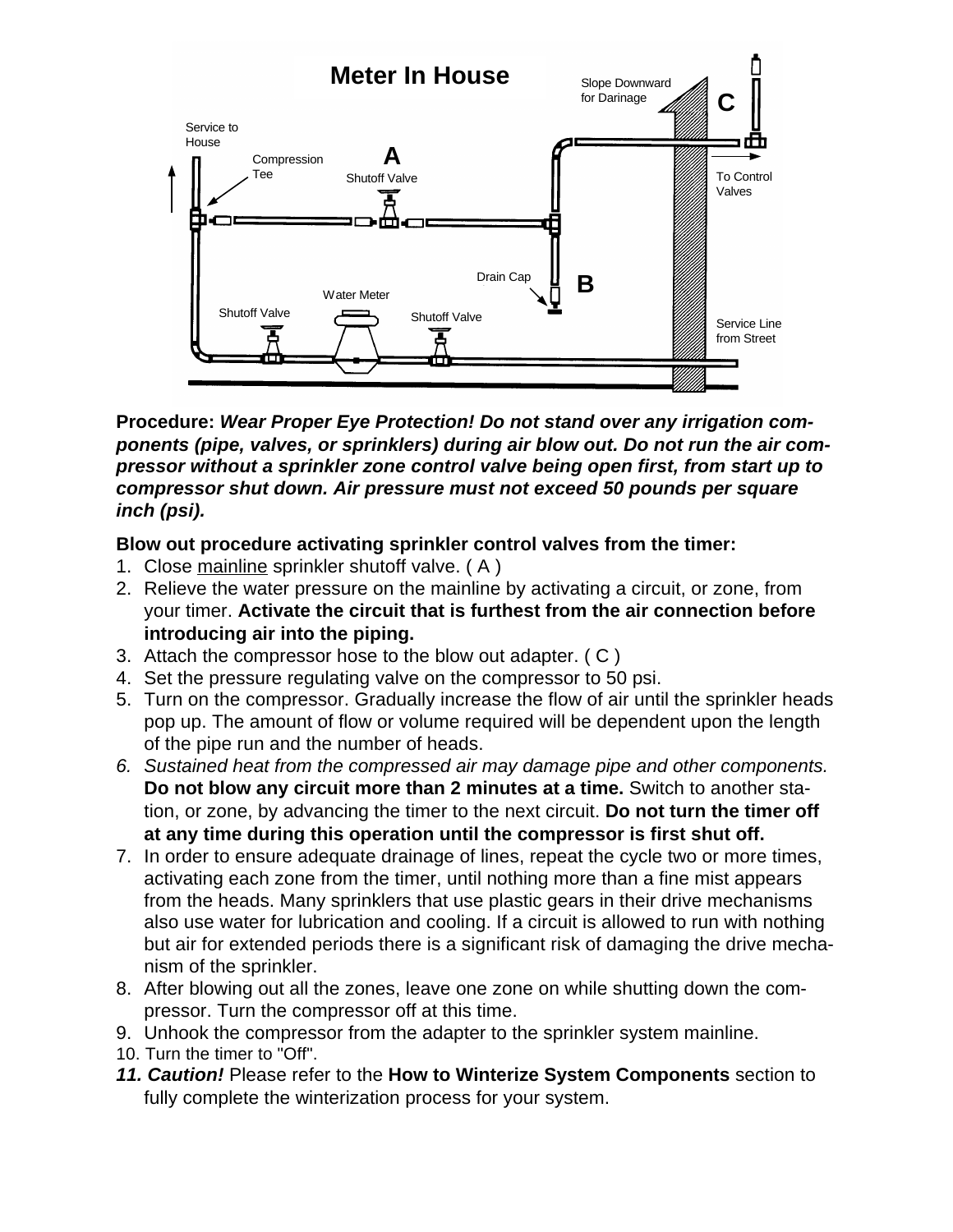#### *Procedure: Wear Proper Eye Protection! Do not stand over any irrigation components (pipes, valves, or sprinklers) during air blow out. Do not run the air compressor without an irrigation control zone valve being open first, from start up to compressor shut down.*

Please refer to **Blow Out Procedure Activating Valves from Timer** section before considering this alternative. Activating the valves from the timer offers an additional margin of safety to the procedure since you would not be placed in close proximity to the irrigation components during the blow out.

Use this section only if your system does not have electric remote control valves.

## **Blow out procedure activating valves manually:**

- 1. Close main sprinkler shutoff valve. ( A )
- 2. Relieve the water pressure on the mainline by slowly opening the manual shutoff handle on one of your irrigation zone control valves.
- 3. Attach the compressor hose to the blow out adapter. ( C )
- 4. Set the pressure regulating valve on the compressor to 50 psi.
- 5. Turn on the irrigation station you want to blow out.
- 6. Turn on the compressor. Gradually increase the flow of air from the compressor flow valve *(not from the sprinkler control valve)* until the sprinkler heads pop up. The amount of flow or volume required will be dependent upon the length of the pipe run and the number of heads.
- 7. Sustained heat from the compressed air may damage pipe and other components. **Do not blow any circuit more than 2 minutes at a time.**
- 8. After 2 minutes, **turn the compressor off,** and allow all of the air to completely purge from the compressor tank and the sprinkler system.
- 9. Turn on the **next** irrigation control valve you wish to winterize.
- 10. Turn **off** the **last** irrigation control valve you have just blown out.
- 11. Repeat Steps 5 through 10 until you have completed 2 or more blow out cycles per zone. There should only be a fine mist blowing from each station if the winteriza-tion procedure was successful. Cycle again as needed.
- 12. Turn the compressor off. Allow any air in the storage tank or irrigation components to disperse before approaching the air hose or valves.
- 13. Unhook the compressor from the adapter to the sprinkler mainline.
- *14. Caution!* Please refer to the **How to Winterize System Components** section to fully complete the winterization process for your system.

# **HOW TO WINTERIZE SYSTEM COMPONENTS**

**Valves: Gravity draining of the system will not remove water captured inside the valves.** *Activating the valves manually or electrically from the timer is not an effective way to drain then. Valves that are not blown out with air must follow this procedure:* Any diaphragm style such as the DAS-075, DAS-100, CP-075, CP-100, CPF-075, CPF-100, and EV-100 should be disassembled and drained. Remove the bonnet, solenoid, and diaphragm assembly and drain or sponge any standing water, then reassemble. Leave solenoid in open position for winter.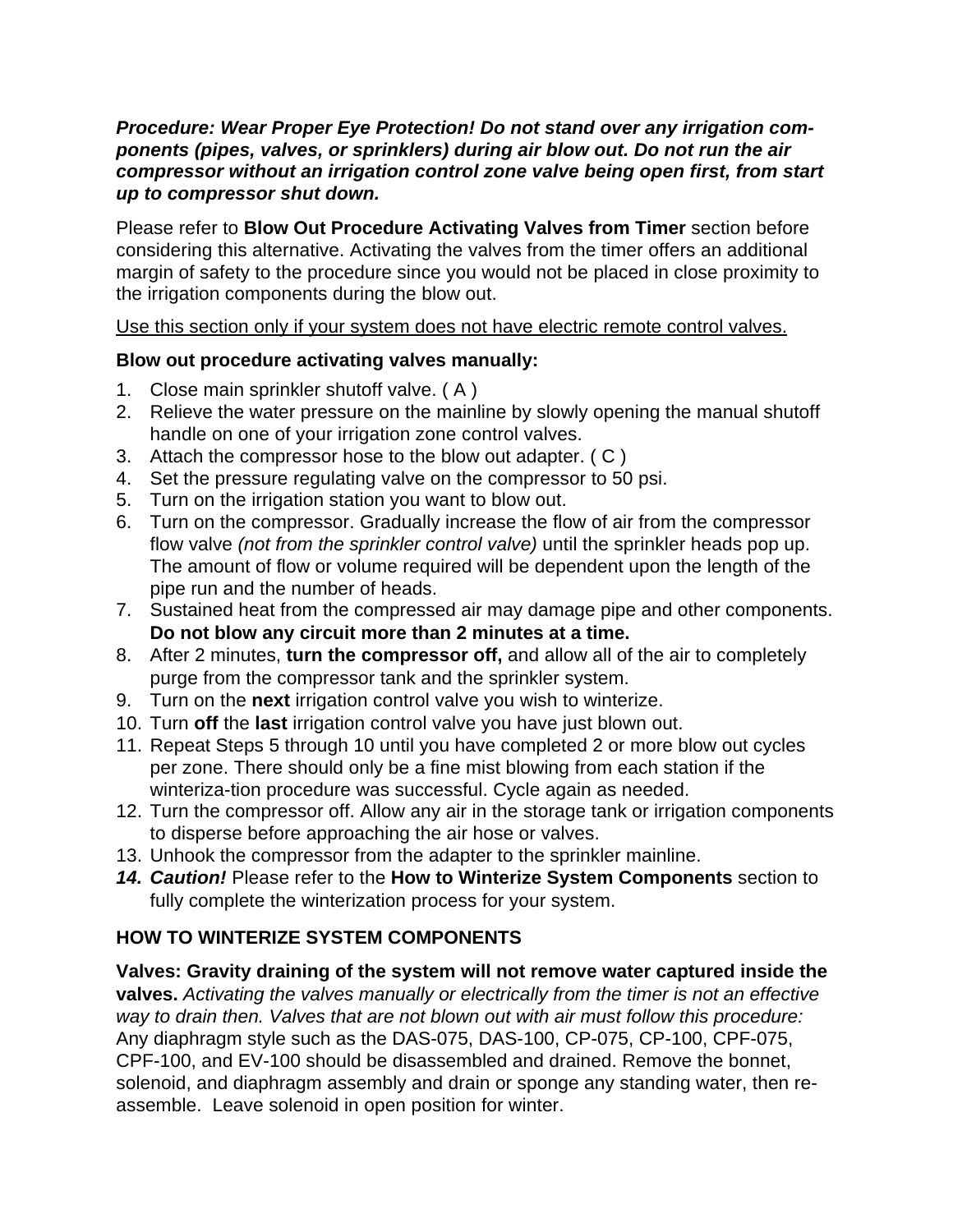Actuator type valves such as the APAS-075, APAS-100, AVG-075, and AVG-100 require removal of the stem and solenoid assembly, check for any standing water in the pipe. Manual valves such as the PAS-075 and PAS-100 may simply be left in the open position for the Winter. Valves that are winterized using the blow out method with compressed air do not require disassembly to remove standing water. Leave the valves in the manual open position to prevent possible repressurization during the Winter. This is accomplished by turning the bleed screw or solenoid counterclockwise, to the open position.

**Sprinkler Heads:** If your system uses automatic drain valves (Model 16A-FDV) installed properly at the low point of the system, the sprinkler lines will drain automatically each time the system is shut off. This should drain the water from the sprinkler heads also. Some sprinklers have both side and bottom pipe inlets. If you use the side inlet, install a drain valve on the bottom inlet to prevent the case from freezing. Sprinkler heads containing built in check valves to prevent low head drainage require disassembly, or must be blown out with air to achieve proper winterization. These types of heads are usually found only on commercial installations. Sprinklers that have been blown out with air generally do not require and additional treatment. **Timers:** Several methods for winterizing timers are available. Some may be more appropriate for your particular application, depending on the model you own, systems utilizing **water pumps** require special attention here. Read the entire section before

deciding which method is correct for you.

- **1. If your sprinkler system does not have a water pump and your timer has a programming dial or a mechanical on/off switch:** Turn the timer to the "OFF" position. Leave the timer plugged in. The program you set will remain intact. You may leave the back up battery plugged in on electronic models. Leaving the timer plugged in keeps some heat inside the unit, warding off condensation which may be harmful to the circuit board. Timers such as the ISA-304, ISA-406, ISA-408, PC-506, ESP-12LXi, ESP-16LXi, or any mechanical timer like the RC-7C series (the type that has pins and dials), may simply be turned to **OFF, RAIN,** or **RAIN/OFF** to achieve proper winterization.
- **2. If your sprinkler system does not have a water pump and your digital electronic timer has a "keypad" only:** Press the **"SYSTEM/OFF" or "AUTO/OFF"** key. This will turn the system off, leaving the program in the memory. A single digit flashing in the display indicates the system is interrupted, giving visual confirmation. **Caution!** A power surge or prolonged power failure could cause the timer to default back to the automatic mode, sending a signal to the irrigation control valves or pump to come on. This will not hurt the valves, but could do serious damage to a "dry" running pump. Examples of this type of timer are the PC-104, PC-106, PC-204, PC-206, TSC-7, EZ-1, and the CRC-4/6/8.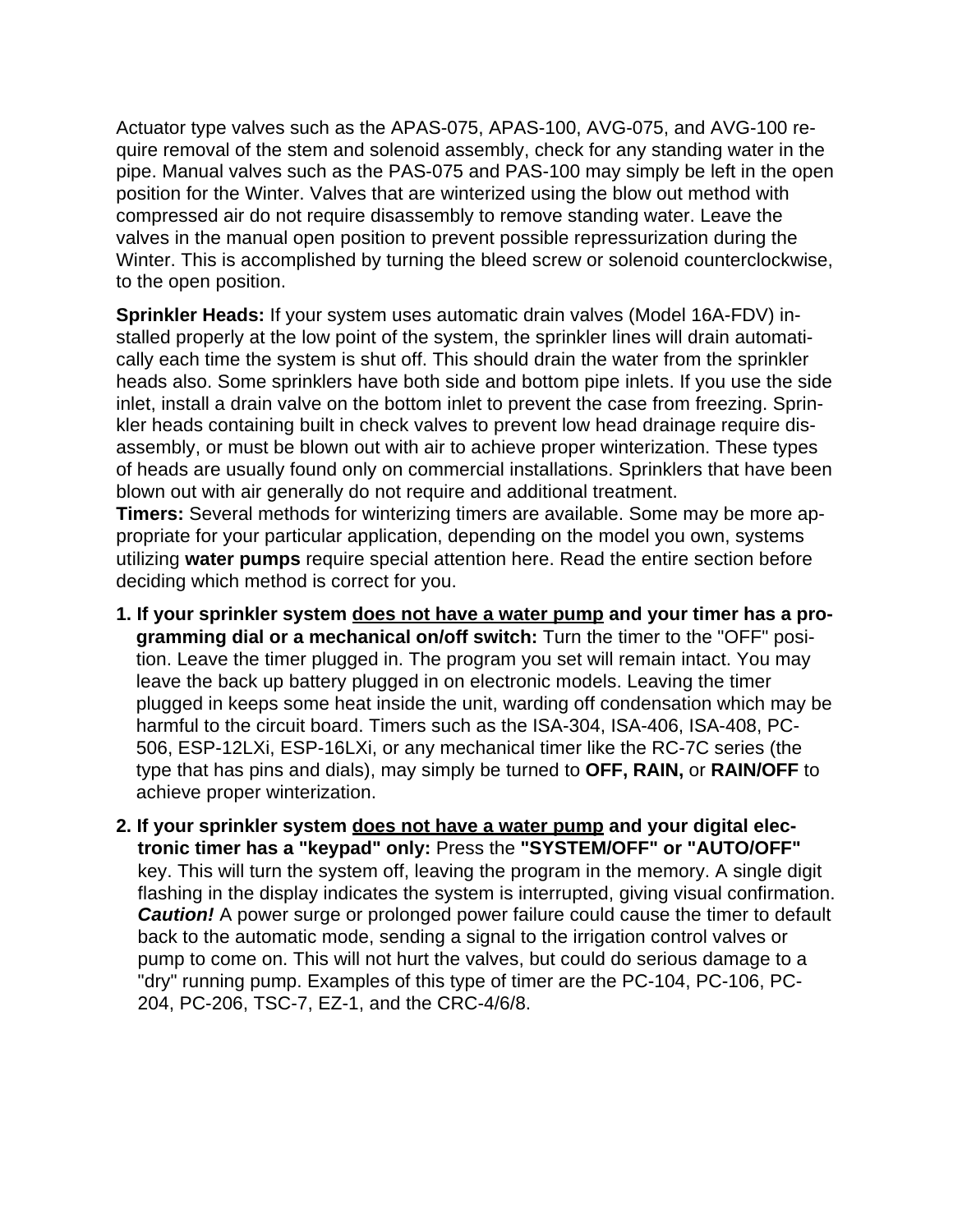- **3. If your sprinkler system has a water pump and your timer is in an** *indoor* **digital electronic or mechanical model:** Unplug the timer. *Turning the timer off from the keypad does not guarantee complete security from the timer coming on again in case of a power surge or power failure. Mechanical models turned off from the switch can just as easily be reactivated.* Indoor models have a power cord attached to a transformer style plug. Simply unplug the transformer from the power source. The transformer is a small black box that is usually warm or hot to the touch. **Warning! Grabbing a hot transformer could cause burns. Use gloves to protect your hands.** Next, remove the backup battery (digital models) to prevent it from discharging over the Winter. Be advised that this method causes the program to disappear on digital models. You will have to reprogram the timer next spring. Examples of this type of timer are the PC-104-P/S, PC-106-P/S, PC-204-P/S, PC-206-PS, TSC-7, EZ-1, and RC-7Bi (or any Rain Bird RC-Bi or RC-I series).
- **4. If your sprinkler system has a water pump and your timer is an outdoor digital electronic or mechanical model,** follow these steps carefully: *Turning the timer off from the keypad does not guarantee complete security from the timer coming on again in case of a power surge or power failure. Mechanical models turned off from the switch can just as easily be reactivated.* To correctly winterize these types of timers, *the common wire(s) running to the pump start relay and the valves must be disconnected from the timer. Turn the power source to the timer off at the main circuit breaker panel for your home or garage first.* These timers are "hard wired" directly into the high voltage circuit of your electrical system. The power wires run directly through conduit pipe to the timer. **Warning! Touching high voltage wires can cause electrical shock and burns. Do not attempt to disconnect** *these wires* **to de-power the timer.** The power may only be turned off at the main circuit breaker panel. Verify that the power is completely off by removing the backup battery. Wait for 2 minutes. If the digital display on the timer has not gone blank, please call Rain Bird, or an irrigation contractor to assist you. If you have verified that the power is off to the timer, proceed to disconnect the wire or wires marked "Common", "Com", or "C", on the timer terminal strip. This is the location in the timer where the valve wires connect. Usually there is a row of screws that are labeled and numbered. Locate the terminal designated as **COMMON, COM, or C.** In some cases there may be 2 terminals marked for the common wire. Disconnect all of the wires from the common terminal. Twist a wire nut or place a piece of electrical tape over any loose wire ends to prevent the wire(s) from touching and causing a short circuit. Reconnect the backup battery on digital models. **Mechanical models:** *Many Rain Bird mechanical timers have a valve wiring harness that may simply be unplugged to disconnect the common and station wires altogether. This is usually a white multi-pin "snap" connector (Molex type) located behind the face panel, inside the cabinet.* Close the timer access panel. Turn the power source back on to the timer. Be sure to go ahead and program the timer to the "OFF" setting on the keypad or switch. Set the station timing to zero minutes for all of the stations to prevent any operation. In the Spring, reconnect the common wires and reprogram the timer.